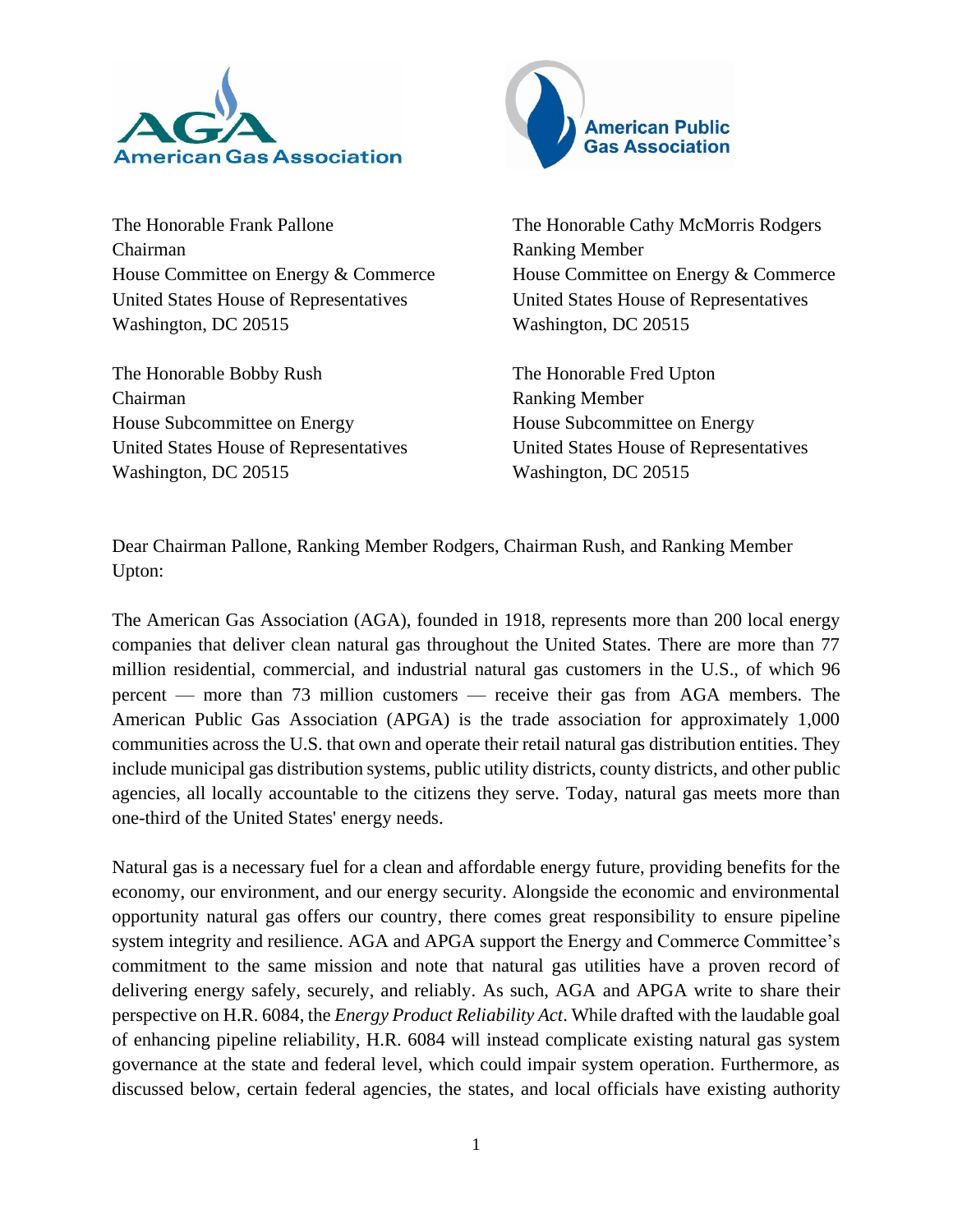



over gas system operations, security, services, and business practices, which all impact reliability, and should be exercised as needed. As such, AGA and APGA support enhancing existing federal agencies' regulatory and nonregulatory initiatives to promote pipeline reliability, while also respecting state and local jurisdiction.

AGA and APGA do not support the concept of an Energy Product Reliability Organization (EPRO), as proposed in H.R. 6084. This overly broad concept raises legal, regulatory, market, and jurisdictional concerns. Natural gas utilities, also known as local distribution companies, are currently subject to oversight by federal, state, and local entities with regulatory authority over pipeline safety, integrity, reliability, and security. At the federal level, these are the U.S. Department of Transportation, Pipeline and Hazardous Materials Safety Administration (PHMSA) and the Department of Homeland Security, Transportation Security Administration (TSA).

PHMSA's pipeline safety regulations dictate design, material, engineering, construction, operation, maintenance, and emergency response. TSA has similar authorities and responsibilities over distribution pipeline system physical and cyber security. At the state level, Public Utility Commissions, State Pipeline Safety Offices and State Energy Offices also have jurisdiction over distribution pipeline safety and security. This overlapping state and federal authority, the practical fact that pipelines are primarily underground, and a decades-long stellar reliability record through numerous manmade and natural disasters proves that the distribution pipeline system is inherently reliable infrastructure. The Federal Energy Regulatory Commission (FERC) has jurisdiction over interstate pipeline facilities and related service, pursuant to the Natural Gas Act, while state or local regulators have authority over intrastate natural gas pipelines and distribution systems. Moreover, FERC already has broad authority over interstate pipeline terms of service and business practices. As such, H.R. 6084 appears to create duplicative or overlapping federal authority over the operation of the entire natural gas system, which infringes on the authority of existing regulators. Due to these jurisdictional and regulatory complications, the EPRO, as contemplated by H.R. 6084, might simply complicate pipeline governance, as compared to increasing reliability.

H.R. 6084 not only adds unnecessary additional federal oversight but places it under FERC. While FERC has expertise with regard to interstate transmission pipelines, it has no authority, pursuant to the Natural Gas Act, over state and locally regulated natural gas utilities or intrastate transmission pipelines. As drafted, H.R. 6084 would provide FERC with oversight over natural gas utilities, thereby creating grave potential for conflicting oversight in all 50 states. This is because state or local governments have jurisdiction over retail natural gas service, the facilities that provide such service, as well as intrastate pipelines. State and local jurisdiction over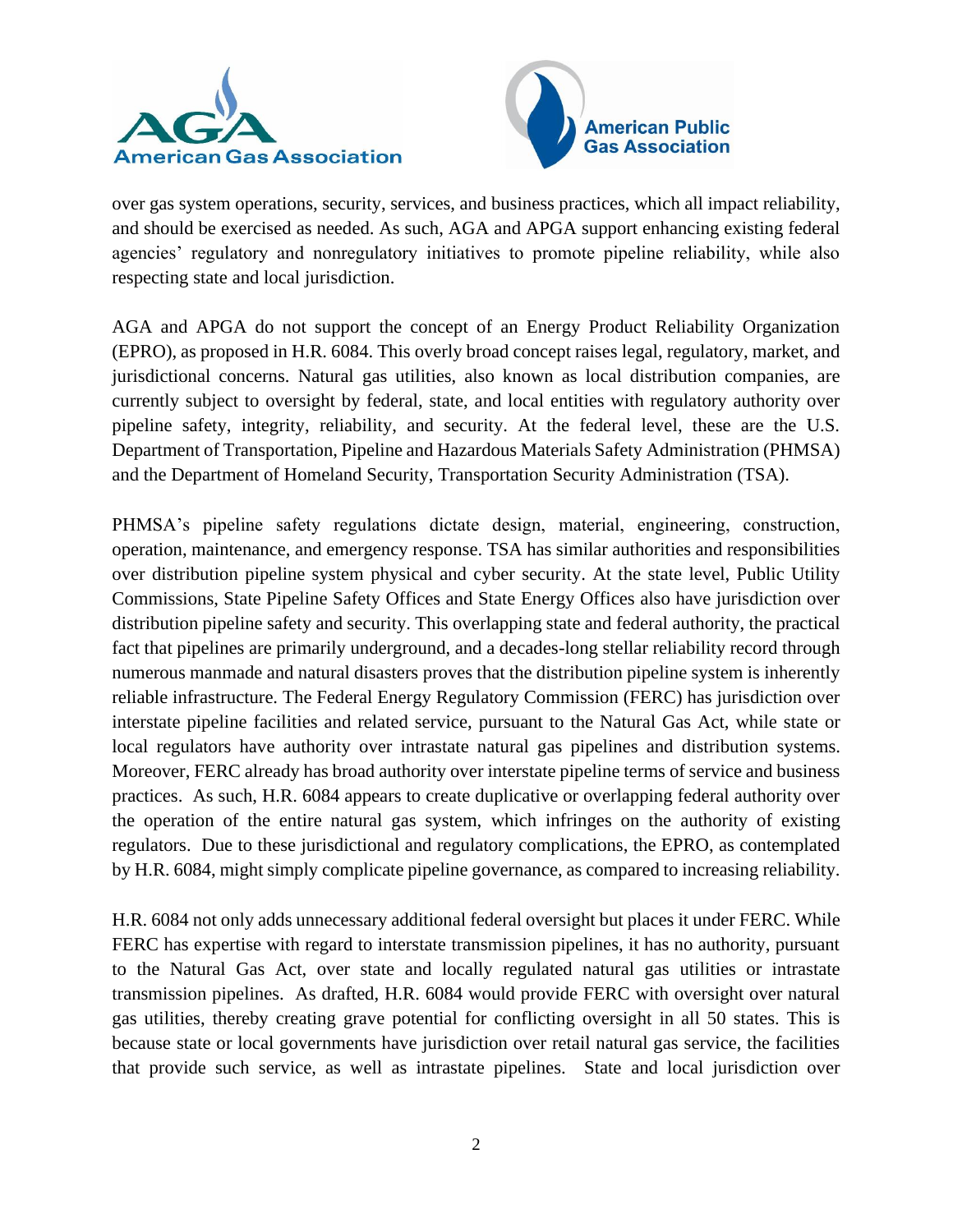



distribution facilities, intrastate transmission pipelines, and related services cannot be overemphasized.

H.R. 6084 appears to provide FERC with overlapping authority, already within TSA's and PHMSA's purview, and provides FERC with authority over natural gas utilities, which are under state authority. Such a jurisdictional paradigm is redundant and will cause conflict among regulators and confusion among operators as to which regulator has authority and which regulations are applicable. If FERC is to be provided with additional authority over reliability, it should not conflict with the existing authority granted to other federal agencies, the states, and local officials.

H.R. 6084 focuses on pipeline reliability in the context of natural gas fueled electric generation and applies the current reliability organization construct used in the electric sector on to the gas system. However, it is important to point out that natural gas and electric systems operate very differently due to the nature of the commodity transported. Therefore, a policy that works in one industry, may not be applicable or appropriate for the other. For example, an outage in one area of the gas utility system will not have an immediate cascading effect in other areas, as it might with the electric system. On the contrary, an outage on a natural gas utility system would most likely be localized. Notably, unlike the electric grid, reliability and cybersecurity for natural gas utilities are not necessarily intertwined. Natural gas utilities can be operated manually. Moreover, unplanned retail natural gas outages are much rarer than electric outages. For example, in a 2018 study, unplanned outages affected about 1 in 800 natural gas customers per year, in comparison to electric distribution systems which had on average one outage per customer per year.<sup>1</sup>

Additionally, the natural gas and electric systems and markets have different legal and regulatory constructs. Natural gas system contracting, nominations, and capacity allocation are very different than what exist in the electric system. Natural gas pipeline systems do not operate in an RTO or ISO market structure such as exists in the electric sector. Rather, pipeline services are governed by specific tariff and contract terms. Furthermore, electric generators are not the only shippers on interstate pipelines. Local distribution companies are customers of virtually every interstate pipeline and natural gas utilities rely on pipelines to satisfy their obligation to serve customers.

In short, natural gas utilities require reliable service from the pipelines. While AGA and APGA support the Energy and Commerce Committee's commitment to reliability and safety, a mission our industry shares, our concern is that H.R. 6084 may not actually increase reliability. AGA and

<sup>&</sup>lt;sup>1</sup> Gas Technology Institute. [Assessment of Natural Gas and Electric Distribution Service Reliability,](https://www.gti.energy/wp-content/uploads/2018/11/Assessment-of-Natural-Gas-Electric-Distribution-Service-Reliability-TopicalReport-Jul2018.pdf) 2018.